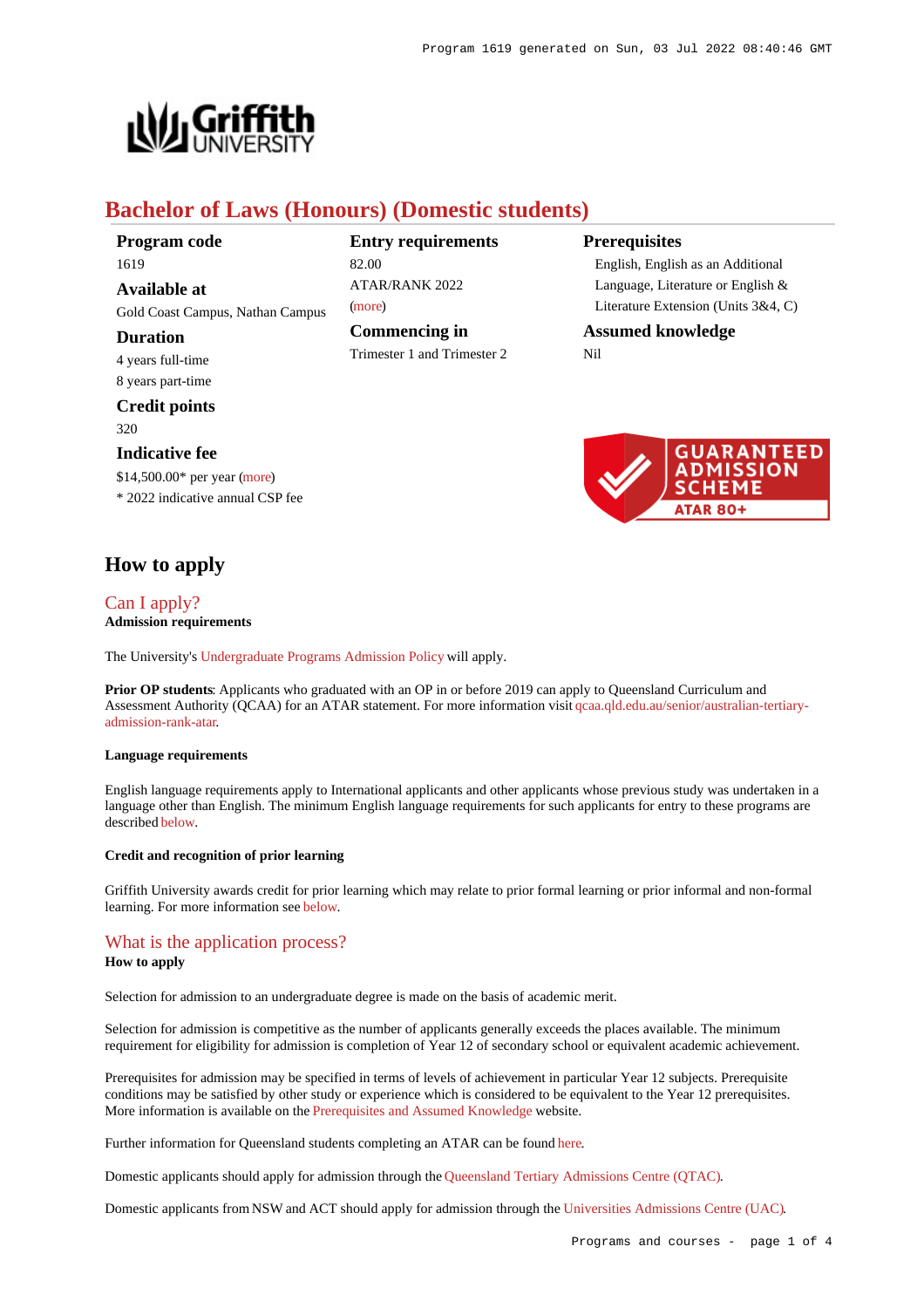A summary of the student profile for this program can be found on the QTAC website for [Gold Coast](https://www.qtac.edu.au/courses/listing/bachelor-of-laws-honours-236601/) | <a href=https://www.qtac.edu.au/courses/listing/bachelor-of-laws-honours-226601/" target="\_blank">Nathan. The Rank profile is located on the **Student Profile** tab.

### [What are the language requirements?](https://www148.griffith.edu.au/programs-courses/Program/1619/HowToApply/Domestic#language)

#### **Language requirements**

English language requirements apply to International applicants and other applicants whose previous study was undertaken in a language other than English. The minimum English language requirements for such applicants for entry to this program are as follows:

- A minimum overall band score of 7.0 on IELTS (Academic) with no sub-score of less than 6.5
- OR a minimum score of 580 on TOEFL
- *OR* an internet-based (iBT) TOEFL score of 92 (no score less than 22)
- OR no score less than 4 in each skill of the ISLPR (conducted by ISLPR Language Services only)
- OR a minimum overall score of 185 (no score less than 176) on C2 Proficiency (formerly Cambridge Certificate of Proficiency in English)
- *OR* an overall score of 65 in the Pearson Test of English (Academic) with no score less than 58.

English test results must be no more than two years old.

International students who successfully complete the [Direct Entry Program \(DEP\)](https://www.griffith.edu.au/international/griffith-english-language-institute/courses/direct-entry-program) will satisfy the English Language requirements for this Griffith degree.

The Direct Entry Program (DEP) is not available for Domestic students.

The above requirements are HIGHER than the requirements stipulated in University policy. Applicants should refer to the following policy for further information:

#### [Undergraduate Programs Admission Policy](http://policies.griffith.edu.au/pdf/Undergraduate Programs Admission Policy.pdf)

The requirement to demonstrate an IELTS (Academic) of 7.0 or an equivalent level of proficiency in English will apply to all International students with the exception of those students who are admitted via one of the following English admission pathways which are exempt from the completion of the English language enhancement course:

- Satisfactory completion of one of the qualifications specified in the following schedule:
	- [Schedule A: English Language Qualifications accepted by Griffith University for Undergraduate and](https://policies.griffith.edu.au/pdf/Admission-Policy-Schedule-A.pdf) [Postgraduate Admission](https://policies.griffith.edu.au/pdf/Admission-Policy-Schedule-A.pdf)
- Satisfactory completion within the past five years of **at least two years full-time equivalent** of post-secondary, higher education sector accredited associate degree or degree level study or equivalent in a country specified in the above Schedule A in which the language of instruction and assessment/examination for the entire two years was in English.
- Satisfactory completion within the past five years (from Canada [excluding Quebec], New Zealand, Australia, Republic of Ireland, United States or United Kingdom) of senior secondary, post-secondary, higher education sector accredited associate degree or degree level study or equivalent for **at least two years full-time equivalent**.

If you do not meet the University's specified English language requirements, you may wish to contact the [Griffith English](https://www.griffith.edu.au/international/griffith-english-language-institute) [Language Institute](https://www.griffith.edu.au/international/griffith-english-language-institute) to increase your eligibility for entering a Griffith University program. This Institute offers a number of English language and other courses at both its Brisbane and Gold Coast branches.

#### [What are the QTAC/UAC entry requirements?](https://www148.griffith.edu.au/programs-courses/Program/1619/HowToApply/Domestic#tac-entry-requirements) **QTAC application information**

# **Bachelor of Laws (Honours) - Nathan**

| <b>ATAR/RANK*</b>                    |  |
|--------------------------------------|--|
| 82.00                                |  |
| QTAC code                            |  |
| 226601                               |  |
| <b>Duration</b>                      |  |
| 4 years full-time; 8 years part-time |  |
| <b>Prerequisites</b>                 |  |

English, English as an Additional Language,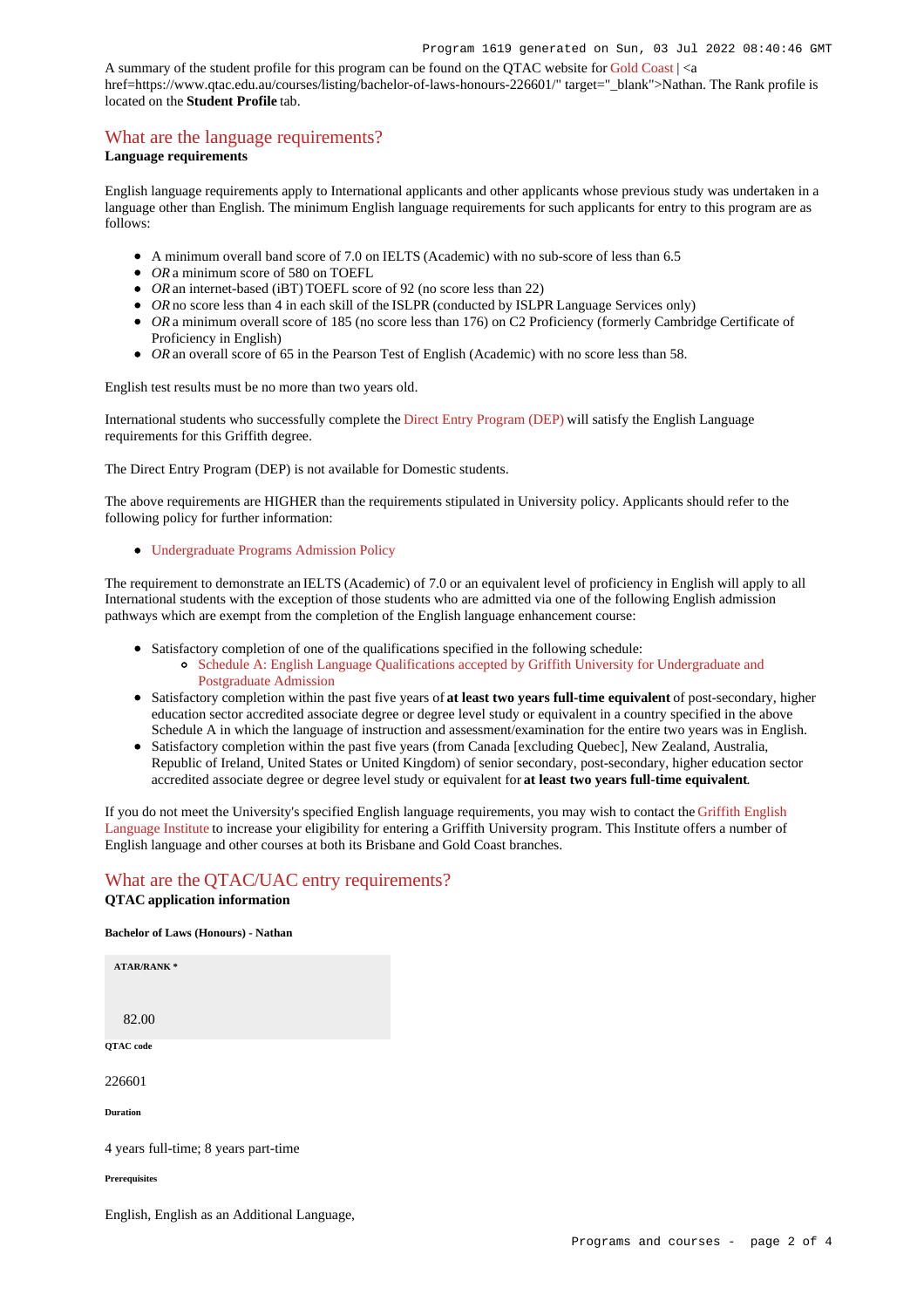Literature or English & Literature Extension (Units 3&4, C).

*\*The above ATAR/Rank from the 2022 admission cycle represents the minimum adjusted ATAR/Rank to which an offer was made. Minimum thresholds can change from year to year and should be used as a guide only for any future intakes.*

#### **Bachelor of Laws (Honours) - Gold Coast**

**ATAR/RANK \***

82.00

**QTAC code**

236601

**Duration**

4 years full-time; 8 years part-time

**Prerequisites**

English, English as an Additional Language, Literature or English & Literature Extension (Units 3&4, C).

*\*The above ATAR/Rank from the 2022 admission cycle represents the minimum adjusted ATAR/Rank to which an offer was made. Minimum thresholds can change from year to year and should be used as a guide only for any future intakes.*

#### **UAC application information (for NSW and ACT applicants)**

**Bachelor of Laws (Honours) - Gold Coast**

**ATAR \***

82.00 **UAC code**

283509

**Duration**

4 years full-time; 8 years part-time

**Prerequisites**

Any two units of English (Band 3) excluding English Studies.

*\*The above ATAR/Rank from the 2022 admission cycle represents the minimum adjusted ATAR/Rank to which an offer was made. Minimum thresholds can change from year to year and should be used as a guide only for any future intakes.*

#### [Can I apply for credit?](https://www148.griffith.edu.au/programs-courses/Program/1619/HowToApply/Domestic#credit)

#### **Credit and recognition of prior learning**

Griffith University grants credit and recognition of prior learning which may relate to prior formal learning or prior informal and non-formal learning. For more information, please visit the following website:

• [Credit transfer](https://www.griffith.edu.au/apply/credit-transfer)

Griffith's innovative Credit Precedent Database allows you to find out what credit decisions have been made in the past. These precedents will give you an idea of what you can expect.